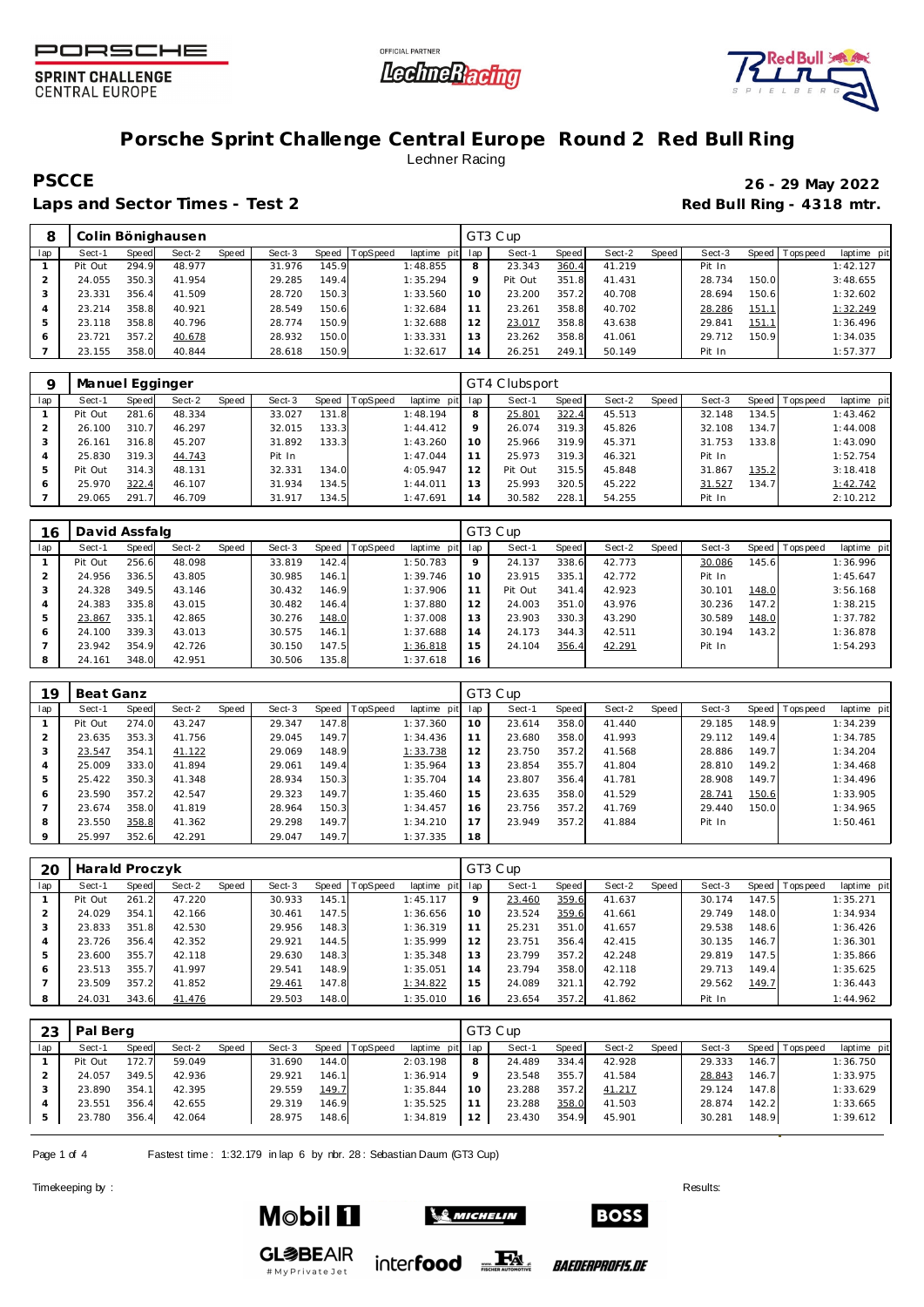





#### **Porsche Sprint Challenge Central Europe Round 2 Red Bull Ring** Lechner Racing

## **PSCCE 26 - 29 May 2022**

Laps and Sector Times - Test 2 **Red Bull Ring - 4318 mtr.** 

| 23.875  | 307.2 | 45.388 | Pit In |       | 1:50.430 | 13 | 23.107 | 357.2 | 41.256 | 28.846 | 149.4 | : 33.209 |
|---------|-------|--------|--------|-------|----------|----|--------|-------|--------|--------|-------|----------|
| Pit Out | 209.8 | 49.291 | 32.856 | 138.5 | 4:09.567 | 14 | 25.782 | 285.0 | 48.052 | Pit In |       | 1:57.237 |

| 25  |         |       | Vinzent Höllwarth |       |        |       |          |                 |         | GT3 Cup |       |        |       |        |       |                 |             |
|-----|---------|-------|-------------------|-------|--------|-------|----------|-----------------|---------|---------|-------|--------|-------|--------|-------|-----------------|-------------|
| lap | Sect-1  | Speed | Sect-2            | Speed | Sect-3 | Speed | TopSpeed | laptime pit lap |         | Sect-1  | Speed | Sect-2 | Speed | Sect-3 |       | Speed Tops peed | laptime pit |
|     | Pit Out | 296.5 | 44.910            |       | 29.994 | 147.5 |          | 1:40.464        |         | 23.310  | 359.6 | 41.084 |       | 28.675 | 150.9 |                 | 1:33.069    |
|     | 23.586  | 355.7 | 43.021            |       | 29.160 | 148.9 |          | 1:35.767        |         | 23.030  | 362.0 | 40.985 |       | Pit In |       |                 | 1:37.412    |
|     | 24.377  | 338.6 | 41.043            |       | 28.909 | 150.0 |          | 1:34.329        | 8       | Pit Out | 340.  | 42.877 |       | 29.495 | 148.3 |                 | 8:04.036    |
|     | 23.346  | 362.0 | 41.461            |       | 28.949 | 149.7 |          | 1:33.756        | $\circ$ | 23.596  | 354.  | 41.189 |       | Pit In |       |                 | 1:41.513    |
|     | 23.262  | 359.6 | 41.058            |       | 28.938 | 149.4 |          | 1:33.258        | 10      |         |       |        |       |        |       |                 |             |

| 26  | Ollie Jumper |       |        |       |        |       |          |          |         | GT3 Cup |       |        |       |        |       |                 |                |
|-----|--------------|-------|--------|-------|--------|-------|----------|----------|---------|---------|-------|--------|-------|--------|-------|-----------------|----------------|
| lap | Sect-1       | Speed | Sect-2 | Speed | Sect-3 | Speed | TopSpeed | laptime  | pit lap | Sect-1  | Speed | Sect-2 | Speed | Sect-3 |       | Speed Tops peed | laptime<br>pit |
|     | Pit Out      | 274.4 | 46.899 |       | 29.750 | 147.5 |          | 1:47.710 |         | 23.347  | 354.9 | 40.970 |       | 28.532 | 149.7 |                 | 1:32.849       |
|     | 23.639       | 351.8 | 41.327 |       | 28.791 | 149.7 |          | 1:33.757 |         | 23.322  | 355.  | 40.711 |       | 28.533 | 150.0 |                 | 1:32.566       |
|     | 23.832       | 351.8 | 41.769 |       | 28.989 | 149.4 |          | 1:34.590 |         | 23.183  | 356.4 | 40.984 |       | 28.958 | 149.2 |                 | 1:33.125       |
|     | 23.337       | 352.6 | 41.020 |       | 29.002 | 149.7 |          | 1:33.359 | 8       | 23.270  | 357.  | 41.237 |       | Pit In |       |                 | 1:41.630       |

| 28  | Sebastian Daum |       |        |       |        |       |          |                 |            | GT3 Cup |       |        |       |        |       |                   |             |
|-----|----------------|-------|--------|-------|--------|-------|----------|-----------------|------------|---------|-------|--------|-------|--------|-------|-------------------|-------------|
| lap | Sect-1         | Speed | Sect-2 | Speed | Sect-3 | Speed | TopSpeed | laptime pit lap |            | Sect-1  | Speed | Sect-2 | Speed | Sect-3 |       | Speed   Tops peed | laptime pit |
|     | Pit Out        | 325.0 | 43.030 |       | 29.404 | 148.3 |          | 1:36.491        | 5          | 23.657  | 353.3 | 52.393 |       | 29.566 | 150.6 |                   | 1:45.616    |
|     | 23.504         | 354.9 | 41.208 |       | 28.876 | 150.3 |          | 1:33.588        | $\epsilon$ | 23.073  | 360.4 | 40.724 |       | 28.382 | 150.6 |                   | 1:32.179    |
|     | 23.130         | 357.2 | 41.136 |       | 28.358 | 151.1 |          | 1:32.624        |            | 23.226  | 351.0 | 42.316 |       | Pit In |       |                   | 1:43.520    |
|     | 23.538         | 358.0 | 40.960 |       | 28.893 | 149.7 |          | 1:33.391        | 8          |         |       |        |       |        |       |                   |             |

| 28  | Freddy Kremer |       |        |       |        |       |          |                 |   | GT3 Cup |         |        |         |        |       |                 |             |
|-----|---------------|-------|--------|-------|--------|-------|----------|-----------------|---|---------|---------|--------|---------|--------|-------|-----------------|-------------|
| lap | Sect-1        | Speed | Sect-2 | Speed | Sect-3 | Speed | TopSpeed | laptime pit lap |   | Sect-1  | Speed I | Sect-2 | Speed I | Sect-3 |       | Speed Tops peed | laptime pit |
|     | Pit Out       | 341.4 | 43.031 |       | 29.555 | 147.2 |          | 1:39.963        |   | 23.503  | 356.4   | 42.356 |         | 29.374 | 146.1 |                 | 1:35.233    |
|     | 23.540        | 357.2 | 43.460 |       | 29.936 | 146.1 |          | 1:36.936        |   | 23.513  | 357.2   | 41.925 |         | 29.197 | 147.8 |                 | 1:34.635    |
|     | 23.636        | 355.7 | 42.164 |       | 29.885 | 145.3 |          | 1:35.685        |   | 24.209  | 339.3   | 44.579 |         | Pit In |       |                 | 1:46.592    |
|     | 23.787        | 354.9 | 42.366 |       | 29.496 | 145.6 |          | 1:35.649        | 8 |         |         |        |         |        |       |                 |             |

| 32  | Karol Kret |       |        |       |        |       |          |             |     | GT3 Cup 991.1 |       |        |       |        |         |            |             |
|-----|------------|-------|--------|-------|--------|-------|----------|-------------|-----|---------------|-------|--------|-------|--------|---------|------------|-------------|
| lap | Sect-1     | Speed | Sect-2 | Speed | Sect-3 | Speed | TopSpeed | laptime pit | lap | Sect-1        | Speed | Sect-2 | Speed | Sect-3 | Speed I | T ops peed | laptime pit |
|     | Pit Out    | 193.3 | 59.208 |       | 34.212 | 143.2 |          | 2:09.726    |     | 23.416        | 358.0 | 41.647 |       | 29.159 | 150.0   |            | 1:34.222    |
|     | 25.360     | 339.3 | 43.938 |       | 29.898 | 147.2 |          | 1:39.196    | 8   | 23.417        | 359.6 | 42.021 |       | 29.803 | 147.2   |            | 1:35.241    |
|     | 23.934     | 351.0 | 42.580 |       | 29.481 | 148.0 |          | 1:35.995    |     | 23.504        | 358.8 | 42.377 |       | 29.086 | 150.0   |            | 1:34.967    |
|     | 23.546     | 354.9 | 41.895 |       | 29.174 | 148.9 |          | 1:34.615    |     | 23.408        | 357.2 | 41.501 |       | 28.889 | 150.3   |            | 1:33.798    |
|     | 23.563     | 356.4 | 41.394 |       | 29.047 | 148.9 |          | 1:34.004    |     | 23.299        | 359.6 | 41.263 |       | Pit In |         |            | 1:58.814    |
|     | 24.208     | 356.4 | 41.308 |       | 29.084 | 149.4 |          | 1:34.600    | 12  |               |       |        |       |        |         |            |             |

| 38  | Stefan Rehkopf |       |        |       |        |           |                 |             |         | GT3 Cup 991.1 |       |        |       |        |       |                   |             |
|-----|----------------|-------|--------|-------|--------|-----------|-----------------|-------------|---------|---------------|-------|--------|-------|--------|-------|-------------------|-------------|
| lap | Sect-1         | Speed | Sect-2 | Speed | Sect-3 | Speed   T | <b>TopSpeed</b> | laptime pit | lap     | Sect-1        | Speed | Sect-2 | Speed | Sect-3 |       | Speed   Tops peed | laptime pit |
|     | Pit Out        | 270.8 | 49.552 |       | 31.254 | 146.1     |                 | 1:48.863    | $\circ$ | 23.069        | 359.6 | 40.882 |       | 28.630 | 150.0 |                   | 1:32.581    |
|     | 24.371         | 340.0 | 43.019 |       | 29.937 | 147.8     |                 | 1:37.327    | 10      | 22.955        | 359.6 | 41.385 |       | Pit In |       |                   | 1:40.052    |
| 3   | 23.456         | 357.2 | 41.836 |       | 29.101 | 148.6     |                 | 1:34.393    |         | Pit Out       | 350.3 | 41.554 |       | 28.835 | 150.0 |                   | 2:42.628    |
| 4   | 23.000         | 360.4 | 41.359 |       | 28.835 | 149.4     |                 | 1:33.194    | 12      | 23.145        | 359.6 | 41.067 |       | 28.767 | 148.3 |                   | 1:32.979    |
| 5   | 23.547         | 358.0 | 40.982 |       | 29.084 | 147.8     |                 | 1:33.613    | 3       | 23.094        | 360.4 | 41.038 |       | 28.719 | 150.0 |                   | 1:32.851    |
| 6   | 23.129         | 360.4 | 41.628 |       | 29.004 | 151.4     |                 | 1:33.761    | 14      | 23.123        | 358.8 | 41.063 |       | 28.556 | 150.3 |                   | 1:32.742    |
|     | 23.131         | 359.6 | 41.061 |       | 28.703 | 150.3     |                 | 1:32.895    | 15      | 22.971        | 358.8 | 40.892 |       | Pit In |       |                   | 1:37.937    |
| 8   | 22.990         | 359.6 | 40.988 |       | 28.780 | 150.0     |                 | 1:32.758    | 16      |               |       |        |       |        |       |                   |             |

|     | Stefano Höge |       |                |       |        |       |          |             |     | GT4 Clubsport |         |        |         |        |       |                 |             |
|-----|--------------|-------|----------------|-------|--------|-------|----------|-------------|-----|---------------|---------|--------|---------|--------|-------|-----------------|-------------|
| lap | Sect-1       | Speed | Sect-2         | Speed | Sect-3 | Speed | TopSpeed | laptime pit | lap | Sect-1        | Speed I | Sect-2 | Speed I | Sect-3 |       | Speed Tops peed | laptime pit |
|     | Pit Out      | 181.4 | 50.338         |       | 32.764 | 135.2 |          | 1:51.390    |     | 25.585        | 327.0   | 44.946 |         | 34.190 | 136.1 |                 | 1:44.721    |
|     | 25.957       | 323.7 | 45.207         |       | 31.697 | 137.3 |          | 1:42.861    |     | 25.549        | 328.3   | 44.588 |         | 31.081 | 138.5 |                 | 1:41.218    |
|     | 26.025       | 325.7 | 52.988         |       | 32.651 | 137.0 |          | 1:51.664    |     | 25.098        | 331.7   | 44.460 |         | 30.815 | 138.7 |                 | 1:40.373    |
|     | 26.638       |       | 284.0 1:04.214 |       | 36.510 | 135.6 |          | 2:07.362    |     | 27.738        | 251.8   | 52.516 |         | Pit In |       |                 | 2:01.823    |

Page 2 of 4 Fastest time: 1:32.179 in lap 6 by rbr. 28: Sebastian Daum (GT3 Cup)

Timekeeping by : Results: Results: Results: Results: Results: Results: Results: Results: Results: Results: Results: Results: Results: Results: Results: Results: Results: Results: Results: Results: Results: Results: Results

**Mobil 11** 



**GL参BEAIR** # My Private Jet

inter**food** FALL

*BAEDERPROFIS.DE* 

**BOSS**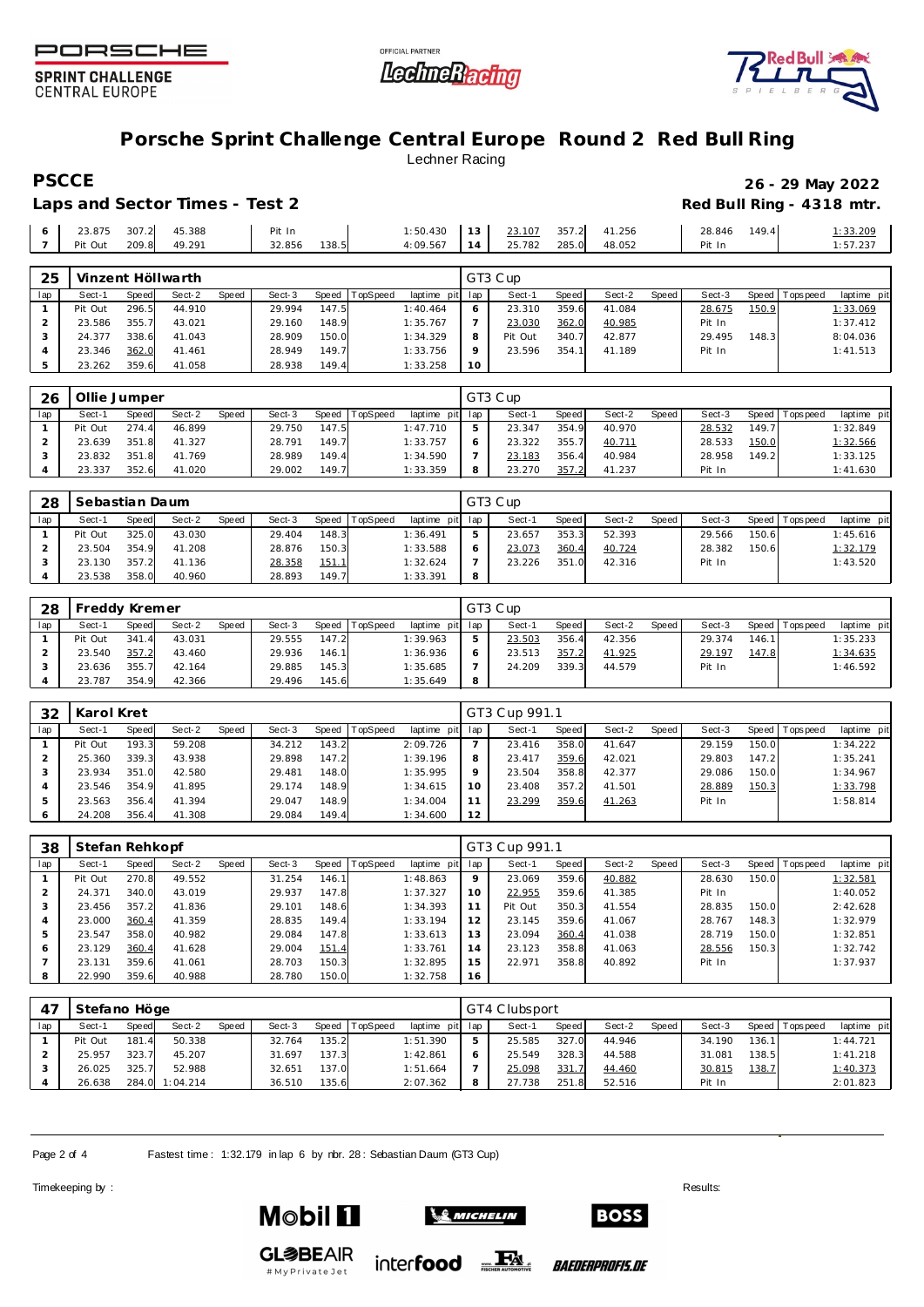





# **Porsche Sprint Challenge Central Europe Round 2 Red Bull Ring** Lechner Racing

**PSCCE 26 - 29 May 2022**

Laps and Sector Times - Test 2 **Red Bull Ring - 4318 mtr.** 

| 48  | Volker Sigwarth |       |        |       |        |       |          |             |          | GT3 Cup |       |        |       |        |       |                 |             |
|-----|-----------------|-------|--------|-------|--------|-------|----------|-------------|----------|---------|-------|--------|-------|--------|-------|-----------------|-------------|
| lap | Sect-1          | Speed | Sect-2 | Speed | Sect-3 | Speed | TopSpeed | laptime pit | lap      | Sect-1  | Speed | Sect-2 | Speed | Sect-3 |       | Speed Tops peed | laptime pit |
|     | Pit Out         | 304.3 | 46.394 |       | 31.009 | 143.5 |          | 1:44.112    | 8        | 24.411  | 354.  | 42.084 |       | 30.917 | 147.8 |                 | 1:37.412    |
|     | 24.899          | 325.0 | 43.871 |       | 31.224 | 145.9 |          | 1:39.994    | $\circ$  | 23.809  | 354.9 | 42.010 |       | 29.787 | 148.0 |                 | 1:35.606    |
|     | 24.031          | 352.6 | 42.747 |       | 30.338 | 146.9 |          | 1:37.116    | $10^{-}$ | 24.935  | 349.5 | 41.966 |       | 30.625 | 144.5 |                 | 1:37.526    |
|     | 24.141          | 354.1 | 42.919 |       | 31.018 | 143.5 |          | 1:38.078    |          | 26.916  | 337.2 | 42.450 |       | 30.111 | 147.2 |                 | 1:39.477    |
|     | 24.057          | 342.9 | 44.907 |       | 30.666 | 146.9 |          | 1:39.630    | 12       | 23.802  | 357.2 | 41.941 |       | 30.439 | 147.8 |                 | 1:36.182    |
|     | 23.953          | 342.9 | 47.467 |       | 30.638 | 145.1 |          | 1:42.058    | 13       | 23.744  | 354.9 | 41.876 |       | 29.942 | 148.0 |                 | 1:35.562    |
|     | 23.943          | 352.6 | 42.434 |       | 30.010 | 148.0 |          | 1:36.387    | 14       | 24.036  | 355.7 | 41.969 |       | Pit In |       |                 | 1:59.820    |

| 56  |         |       | Günter Benninger |       |        |       |          |                 |         | GT3 Cup |       |        |       |        |       |                 |             |
|-----|---------|-------|------------------|-------|--------|-------|----------|-----------------|---------|---------|-------|--------|-------|--------|-------|-----------------|-------------|
| lap | Sect-1  | Speed | Sect-2           | Speed | Sect-3 | Speed | TopSpeed | laptime pit lap |         | Sect-1  | Speed | Sect-2 | Speed | Sect-3 |       | Speed Tops peed | laptime pit |
|     | Pit Out |       | 224.9 1:01.546   |       | 42.517 | 79.4  |          | 2:20.102        |         | 24.397  | 348.8 | 43.824 |       | 31.263 | 145.1 |                 | 1:39.484    |
|     | 34.873  | 202.0 | 54.841           |       | 36.620 | 100.1 |          | 2:06.334        |         | 23.739  | 353.3 | 42.214 |       | 29.754 | 147.2 |                 | 1:35.707    |
|     | 28.710  | 276.8 | 48.866           |       | 33.926 | 141.4 |          | 1:51.502        | 8       | 24.100  | 349.5 | 42.928 |       | 30.200 | 145.9 |                 | 1:37.228    |
|     | 27.267  | 323.7 | 44.655           |       | Pit In |       |          | 1:55.095        | $\circ$ | 24.078  | 351.0 | 42.523 |       | 29.508 | 142.4 |                 | 1:36.109    |
|     | Pit Out | 316.1 | 45.198           |       | 31.481 | 141.4 |          | 3:50.862        | 10      |         |       |        |       |        |       |                 |             |

| 63  | Leo Willert |       |        |       |        |       |          |                 |           | GT3 Cup |       |        |       |        |       |                 |             |
|-----|-------------|-------|--------|-------|--------|-------|----------|-----------------|-----------|---------|-------|--------|-------|--------|-------|-----------------|-------------|
| lap | Sect-1      | Speed | Sect-2 | Speed | Sect-3 | Speed | TopSpeed | laptime pit lap |           | Sect-1  | Speed | Sect-2 | Speed | Sect-3 |       | Speed Tops peed | laptime pit |
|     | Pit Out     | 327.6 | 43.657 |       | 29.798 | 148.0 |          | 1:38.688        |           | 23.272  | 353.3 | 41.502 |       | 29.111 | 148.6 |                 | 1:33.885    |
|     | 23.351      | 351.0 | 41.379 |       | 29.412 | 147.2 |          | 1:34.142        |           | 23.451  | 353.3 | 41.133 |       | 28.816 | 146.1 |                 | 1:33.400    |
|     | 23.530      | 355.7 | 41.642 |       | 29.073 | 149.4 |          | 1:34.245        |           | 23.324  | 353.3 | 41.143 |       | 28.700 | 150.0 |                 | 1:33.167    |
|     | 23.465      | 354.9 | 41.501 |       | 29.068 | 148.3 |          | 1:34.034        |           | 23.145  | 351.8 | 41.263 |       | 29.648 | 147.5 |                 | 1:34.056    |
|     | 23.339      | 351.0 | 41.005 |       | 28.945 | 147.5 |          | 1:33.289        | <b>10</b> | 23.277  | 354.9 | 41.919 |       | Pit In |       |                 | 1:45.933    |

| 64  | Maciei Walenda |       |        |       |        |       |          |                 |         | GT4 Clubsport |              |        |       |        |         |            |             |
|-----|----------------|-------|--------|-------|--------|-------|----------|-----------------|---------|---------------|--------------|--------|-------|--------|---------|------------|-------------|
| lap | Sect-1         | Speed | Sect-2 | Speed | Sect-3 | Speed | TopSpeed | laptime pit lap |         | Sect-1        | <b>Speed</b> | Sect-2 | Speed | Sect-3 | Speed I | T ops peed | laptime pit |
|     | Pit Out        | 230.0 | 49.767 |       | 34.600 | 132.0 |          | 1:59.280        |         | 26.862        | 318.0        | 46.724 |       | 30.609 | 138.2   |            | 1:44.195    |
|     | 27.172         | 318.0 | 46.152 |       | 31.024 | 136.6 |          | 1:44.348        |         | <u>25.281</u> | 325.0        | 43.902 |       | 31.825 | 134.9   |            | 1:41.008    |
|     | 25.408         | 321.8 | 44.004 |       | 30.620 | 137.3 |          | 1:40.032        | 8       | 25.346        | 323.1        | 43.772 |       | 30.857 | 136.6   |            | 1:39.975    |
|     | 25.416         | 322.4 | 45.824 |       | Pit In |       |          | 1:50.533        | $\circ$ | 26.125        | 300.3        | 46.339 |       | Pit In |         |            | 1:51.003    |
|     | Pit Out        | 175.3 | 47.510 |       | 31.600 | 137.7 |          | 2:39.403        | 10      |               |              |        |       |        |         |            |             |

| 64  |         | Fomasz Lach |        |       |        |               |          |                 | GT4 Clubsport |       |        |         |        |       |                   |             |
|-----|---------|-------------|--------|-------|--------|---------------|----------|-----------------|---------------|-------|--------|---------|--------|-------|-------------------|-------------|
| lap | Sect-′  | Speed       | Sect-2 | Speed | Sect-3 | Speed         | TopSpeed | laptime pit lap | Sect-1        | Speed | Sect-2 | Speed I | Sect-3 |       | Speed   Tops peed | laptime pit |
|     | Pit Out | 318.0       | 44.687 |       | 30.731 | 137.7         |          | 1:40.886        | 25.30'        | 320.5 | 44.067 |         | 30.582 | 138.2 |                   | 1:39.950    |
|     | 25.284  | 324.        | 43.831 |       | 30.535 | <u> 138.7</u> |          | <u>1:39.650</u> |               |       |        |         |        |       |                   |             |

| 69  | Franz Dziwok |       |        |       |        |       |          |             |         | GT4 Clubsport |       |        |       |        |                    |                |             |
|-----|--------------|-------|--------|-------|--------|-------|----------|-------------|---------|---------------|-------|--------|-------|--------|--------------------|----------------|-------------|
| lap | Sect-1       | Speed | Sect-2 | Speed | Sect-3 | Speed | TopSpeed | laptime pit | lap     | Sect-1        | Speed | Sect-2 | Speed | Sect-3 |                    | Speed Topspeed | laptime pit |
|     | Pit Out      | 236.4 | 50.399 |       | 32.299 | 135.6 |          | 1:52.377    | 8       | 24.938        | 327.6 | 43.427 |       | 30.334 | 137.7 <sub>1</sub> |                | 1:38.699    |
|     | 25.967       | 320.5 | 44.375 |       | 30.529 | 137.0 |          | 1:40.871    | $\circ$ | 25.213        | 294.3 | 49.748 |       | 33.534 | 137.5              |                | 1:48.495    |
|     | 25.140       | 323.7 | 44.043 |       | 30.504 | 138.5 |          | 1:39.687    | 10      | 24.984        | 327.0 | 43.204 |       | 30.308 | 138.9              |                | 1:38.496    |
| 4   | 25.243       | 323.1 | 43.968 |       | 30.396 | 138.2 |          | 1:39.607    |         | 26.652        | 270.8 | 49.955 |       | 37.978 | 138.2              |                | 1:54.585    |
| 5   | 25.418       | 323.7 | 43.828 |       | 31.052 | 125.1 |          | 1:40.298    | 12      | 24.887        | 327.6 | 43.347 |       | 30.172 | 138.0              |                | 1:38.406    |
| O   | 26.795       | 321.8 | 44.509 |       | Pit In |       |          | 1:49.111    | 3       | 27.682        | 265.4 | 48.568 |       | Pit In |                    |                | 1:57.107    |
|     | Pit Out      | 289.1 | 44.511 |       | 31.193 | 139.2 |          | 4:05.547    | 14      |               |       |        |       |        |                    |                |             |

| 80  | Alex Ellinger |       |          |       |        |       |          |                |             | GT3 Cup |       |        |       |        |       |                   |             |
|-----|---------------|-------|----------|-------|--------|-------|----------|----------------|-------------|---------|-------|--------|-------|--------|-------|-------------------|-------------|
| lap | Sect-1        | Speed | Sect-2   | Speed | Sect-3 | Speed | TopSpeed | laptime<br>pit | lap         | Sect-1  | Speed | Sect-2 | Speed | Sect-3 |       | Speed   Tops peed | laptime pit |
|     | Pit Out       | 127.3 | 1:14.503 |       | 30.914 | 146.7 |          | 2:28.838       | $\mathsf Q$ | 24.808  | 350.3 | 42.673 |       | 29.771 | 147.8 |                   | 1:37.252    |
|     | 24.035        | 351.0 | 42.545   |       | 29.502 | 147.5 |          | 1:36.082       | 10          | 23.807  | 342.2 | 42.429 |       | 29.554 | 146.4 |                   | 1:35.790    |
|     | 23.585        | 354.9 | 41.904   |       | 29.945 | 146.9 |          | 1:35.434       |             | 23.440  | 357.2 | 41.771 |       | 29.258 | 149.2 |                   | 1:34.469    |
|     | 23.599        | 358.0 | 42.341   |       | 29.374 | 148.9 |          | 1:35.314       | 12          | 23.395  | 354.9 | 42.273 |       | 29.377 | 148.9 |                   | 1:35.045    |
| 5   | 23.489        | 358.8 | 41.990   |       | 29.479 | 146.9 |          | 1:34.958       | 13          | 23.876  | 353.3 | 42.382 |       | 29.389 | 148.6 |                   | 1:35.647    |
| 6   | 23.582        | 358.0 | 42.157   |       | 29.628 | 148.9 |          | 1:35.367       | 14          | 23.609  | 358.0 | 41.893 |       | 29.376 | 149.7 |                   | 1:34.878    |
|     | 23.426        | 358.0 | 42.043   |       | 29.377 | 149.4 |          | 1:34.846       | 15          | 23.488  | 355.7 | 42.124 |       | 29.322 | 148.9 |                   | 1:34.934    |
| 8   | 23.394        | 347.3 | 41.946   |       | 29.552 | 150.9 |          | 1:34.892       | 16          | 23.712  | 356.4 | 41.856 |       | Pit In |       |                   | 2:00.537    |

Page 3 of 4 Fastest time: 1:32.179 in lap 6 by rbr. 28: Sebastian Daum (GT3 Cup)

Timekeeping by : Results: Results: Results: Results: Results: Results: Results: Results: Results: Results: Results: Results: Results: Results: Results: Results: Results: Results: Results: Results: Results: Results: Results



**GL参BEAIR** 

# My Private Jet



inter**food** FALL

*BAEDERPROFIS.DE* 

**BOSS**